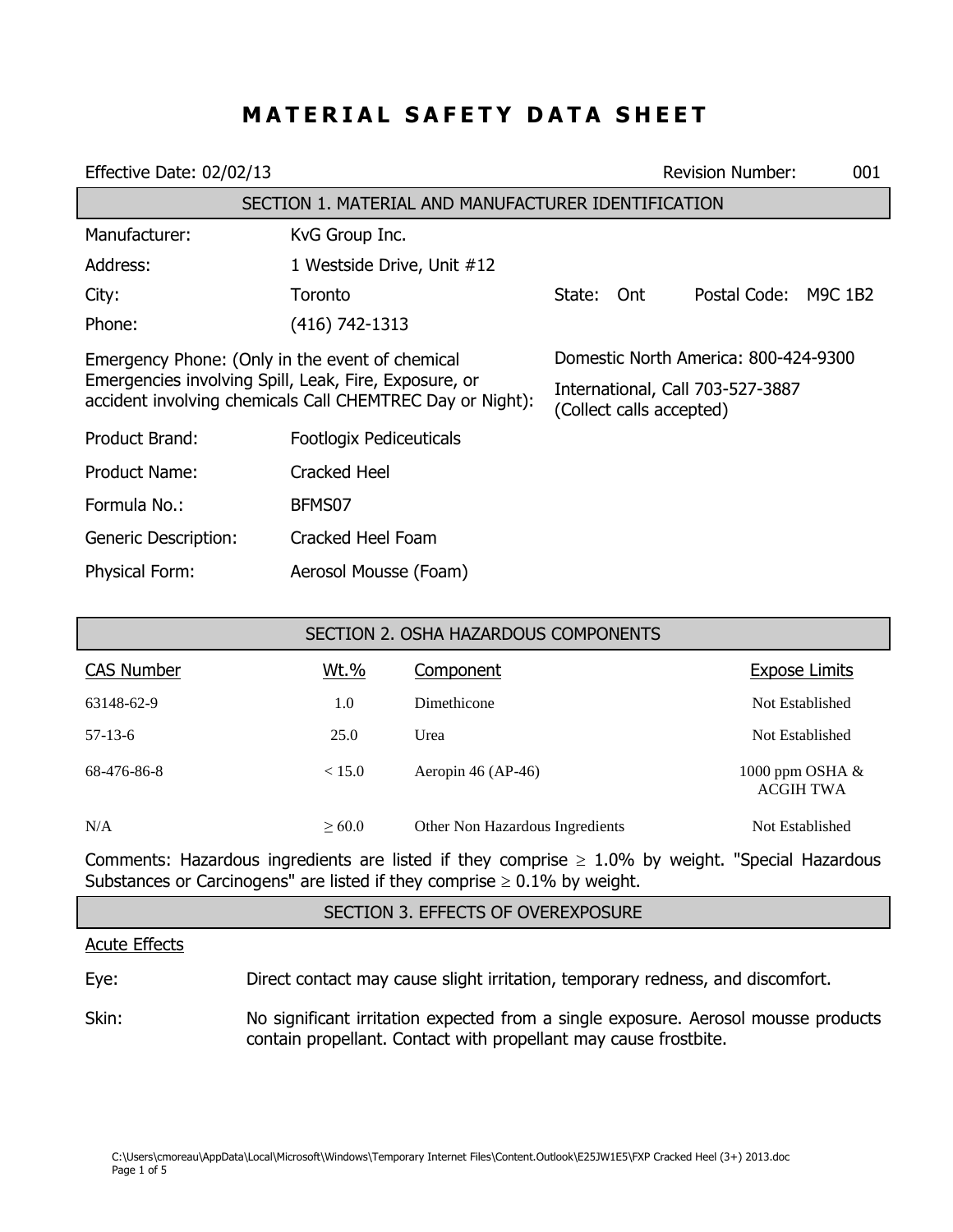#### SECTION 3. EFFECTS OF OVEREXPOSURE

- Inhalation: No significant irritation expected from a single exposure. Aerosol mousse products contain propellant. Avoid inhalation. High concentration of propellant may cause anesthesia or anoxia.
- Oral: Small amounts transferred to the mouth by fingers during use, etc. should not injure. Swallowing large amounts may cause digestive discomfort and diarrhea.

#### Prolonged/Repeated Exposure Effects

Effects of Chronic Exposure: For purposes of chronic exposure under the OSHA Hazard Communication Standard, these are untested mixtures. These products have been used extensively by consumers and Worldwide Beauty Care is not aware of any significant adverse effects when used in normal use.

Target Organs: None identified.

Carcinogen Status: OSHA: No NTP: No IARC: No

Skin: No evidence of harmful effects from available information.

Inhalation: Aerosol mousse products contain propellant. Avoid inhalation. High concentration of propellant may cause anesthesia or anoxia.

Oral: Small amounts transferred to the mouth by fingers during use, etc. should not injure. Swallowing large amounts may cause digestive discomfort and diarrhea.

#### SECTION 4. FIRST AID MEASURES

| Eye:        | Remove contact lenses, if used. Flush immediately with plenty of water for 15<br>minutes. Get medical attention IMMEDIATELY. |
|-------------|------------------------------------------------------------------------------------------------------------------------------|
| Skin:       | No first aid should be needed.                                                                                               |
| Inhalation: | Remove person to fresh air. Increase ventilation.                                                                            |
| Oral:       | Do not induce vomiting. Rinse out mouth with water. Contact Poison Control<br>Center.                                        |
| Comments:   | Treat according to person's condition and specifics of exposure. Always consult a<br>physician.                              |

|                                            | SECTION 5. FIRE FIGHTING MEASURES                                                                           |
|--------------------------------------------|-------------------------------------------------------------------------------------------------------------|
| Flash Point (Method Used):                 | Not applicable. Aqueous base does not contain any flammable ingredients<br>(so no flash point is required). |
| Auto-ignition Temperature: Not applicable. |                                                                                                             |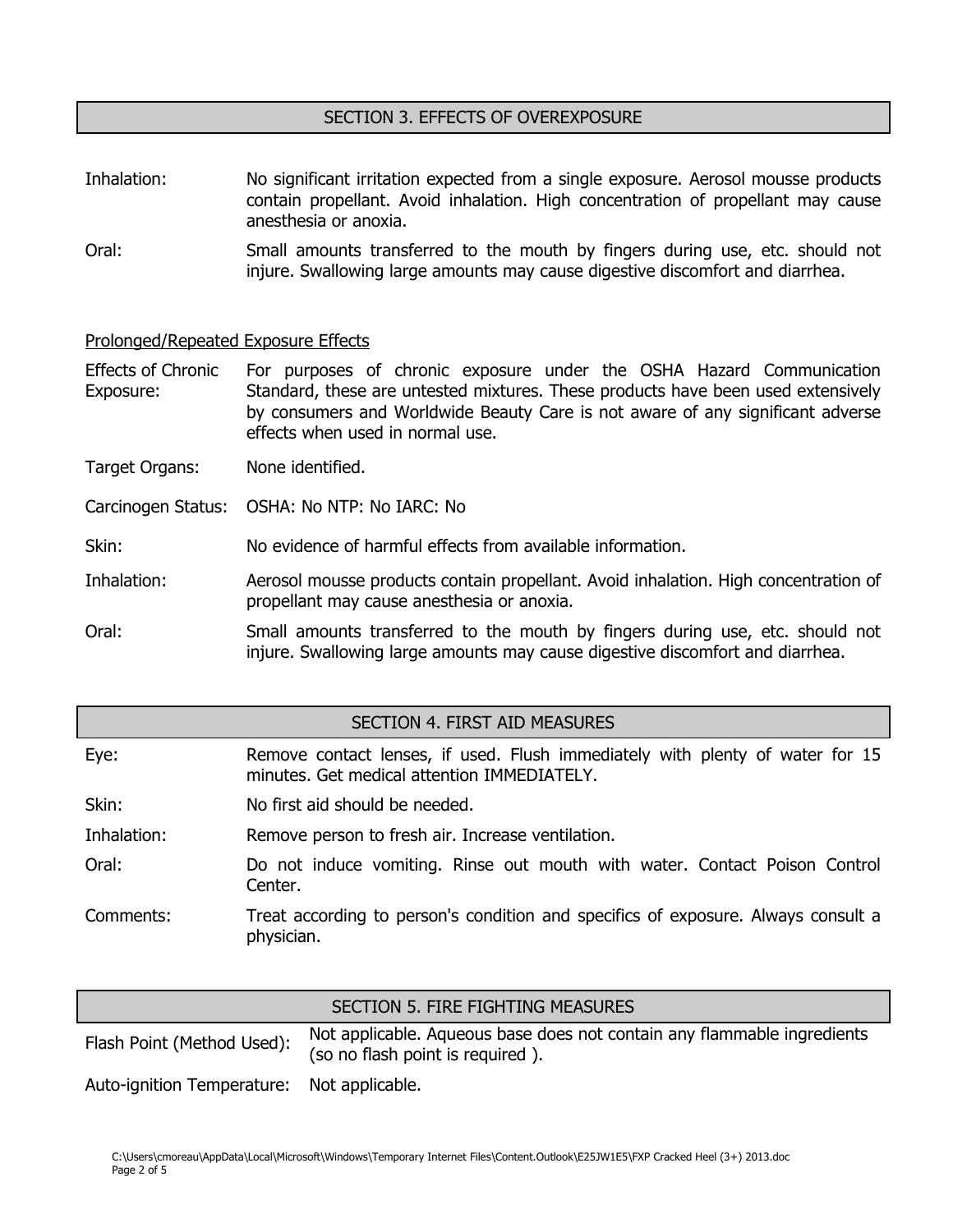#### SECTION 5. FIRE FIGHTING MEASURES

Flammability Limits in Air: Do not use near fire or flame. Contents under pressure. Do not puncture or incinerate. Do not store at temperatures above 120 deg F. Aqueous base does not contain any flammable ingredients (so no flash point is required) but the cans are pressurized with < 15% of extremely flammable liquefied gas. If cans are punctured, flammable gas will be released.

- Extinguishing Media: Water Mist/Fog, Carbon Dioxide, Alcohol Resistant Foam, and Dry Chemical.
- Fire Fighting Procedures: Self-containing breathing apparatus and protective clothing should be worn in fighting large fires involving chemicals. Shut off all ignition sources. Move containers from fire area if you can do it without risk. Apply cooling water to sides of containers that are exposed to flames until well after fire is out. Use flooding amounts of water as fog. Cool product **aerosol** cans with flooding amounts of water from as far a distance as possible. Avoid breathing vapors; keep upwind. As with any containerized or pressurized chemicals, in the event of overheating or direct flame contact, evacuate the area to minimize hazard of potential explosion.

Unusual Fire Hazards: Not expected.

Hazardous Decomposition Products: Carbon oxides and traces of incompletely burned carbon compounds may be present.

SECTION 6. ACCIDENTAL RELEASE MEASURES

General: Avoid uncontrolled releases of this material. Where spills are possible, a comprehensive spill response plan should be developed and implemented. Spills should be contained, solidified and placed in suitable containers for disposal in a licensed facility.

#### SECTION 7. HANDLING AND STORAGE

Handling: **Flammable.** Do not use near fire or flame. Contents under pressure. Do not puncture or incinerate. Do not store at temperatures above 120 deg F. Keep out of reach of children. Keep container closed. Avoid eye contact. Provide sufficient ventilation and avoid prolonged skin contact. Do not place **aerosol** cans in trash compactor. Contents are under pressure; containers may violently rupture and travel a considerable distance. Storage: Keep container closed and away from heat and flame sources. Since emptied containers retain product residues, all hazard precautions given in

#### SECTION 8. PERSONAL PROTECTION

Eyes: Use proper protection.

this MSDS must be observed.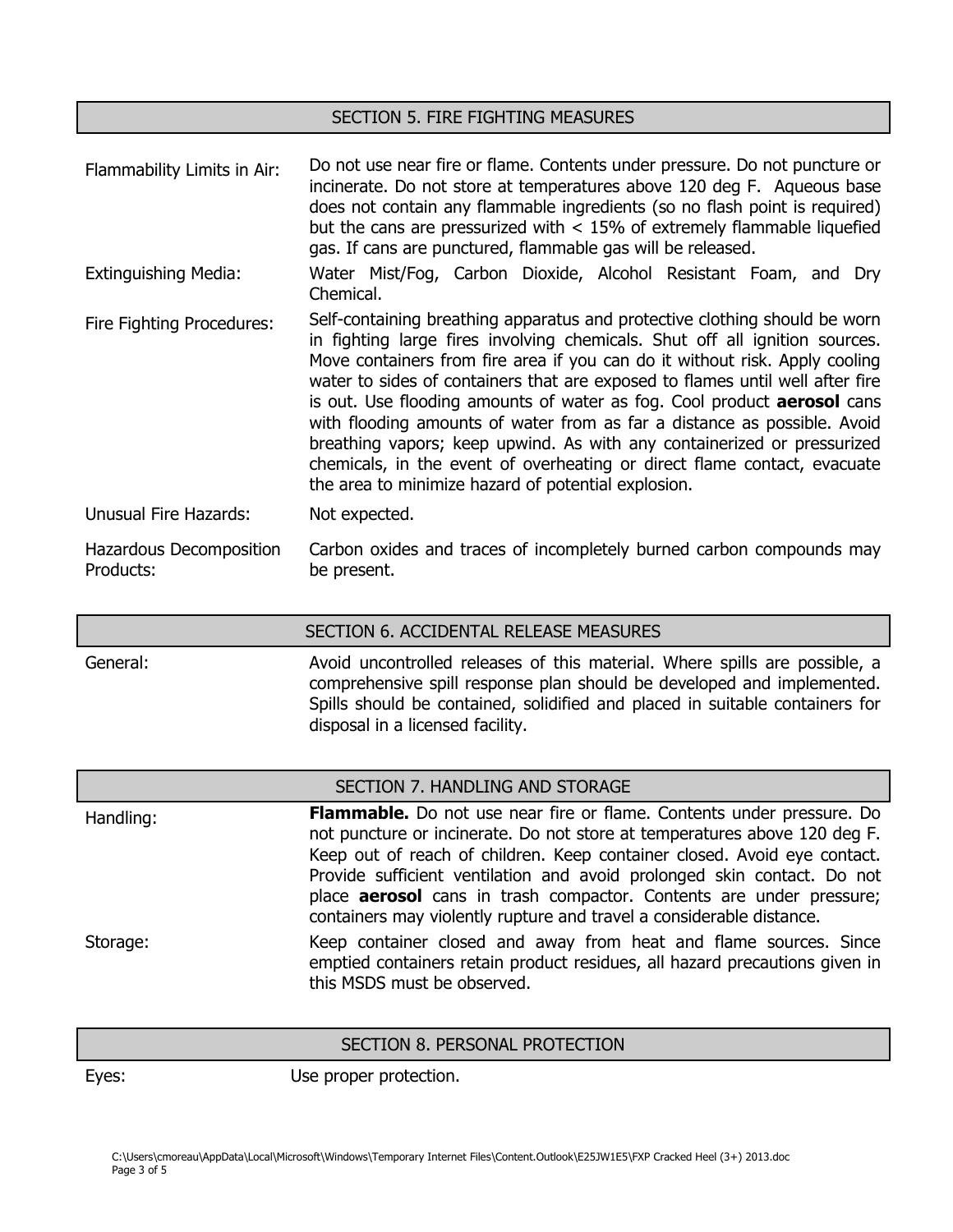| SECTION 8. PERSONAL PROTECTION |                                                                 |  |  |
|--------------------------------|-----------------------------------------------------------------|--|--|
| Skin:                          | Rubber gloves are not required during handling, but recommended |  |  |
| Inhalation:                    | Respirator is advised in the absence of proper ventilation.     |  |  |
| Clothing:                      | Rubber coverall or any protective suit is recommended.          |  |  |

| SECTION 9. PHYSICAL & CHEMICAL PROPERTIES |                                                                                                                               |  |  |
|-------------------------------------------|-------------------------------------------------------------------------------------------------------------------------------|--|--|
| <b>Physical Form:</b>                     | Aerosol Mousse (Slightly Viscous Pearled Liquid) which produces smooth<br>compact foam on contact with surfaces when sprayed. |  |  |
| Color:                                    | White                                                                                                                         |  |  |
| Odor:                                     | Characteristic                                                                                                                |  |  |
| pH:                                       | Approximately 8                                                                                                               |  |  |
| Specific Gravity:                         | Approximately 1.03                                                                                                            |  |  |
| <b>Melting Point:</b>                     | Not applicable                                                                                                                |  |  |
| Solubility in Water:                      | Soluble                                                                                                                       |  |  |
| <b>Volatile Content:</b>                  | Not Determined.                                                                                                               |  |  |
| Vapor Pressure @ 25°C:                    | Not Determined.                                                                                                               |  |  |

## SECTION 10. STABILITY & REACTIVITY

| Conditions to Avoid:                 | Strong oxidizing substances.                                                                                                                                                         |
|--------------------------------------|--------------------------------------------------------------------------------------------------------------------------------------------------------------------------------------|
| Hazardous<br>Decomposition Products: | Carbon oxides and traces of incompletely burned carbon compounds may be<br>present.                                                                                                  |
| Warning:                             | Flammable. Do not use near fire or flame. Contents under pressure. Do not<br>puncture or incinerate. Do not store at temperatures above 120 deg F. Keep<br>out of reach of children. |

### SECTION 11. ECOLOGICAL INFORMATION

| Environmental Fate and Distribution: | No specific information is available.      |
|--------------------------------------|--------------------------------------------|
| Ecotoxicity:                         | Will not bio-concentrate in aquatic media. |
| Persistence and Degradation:         | No specific information is available       |